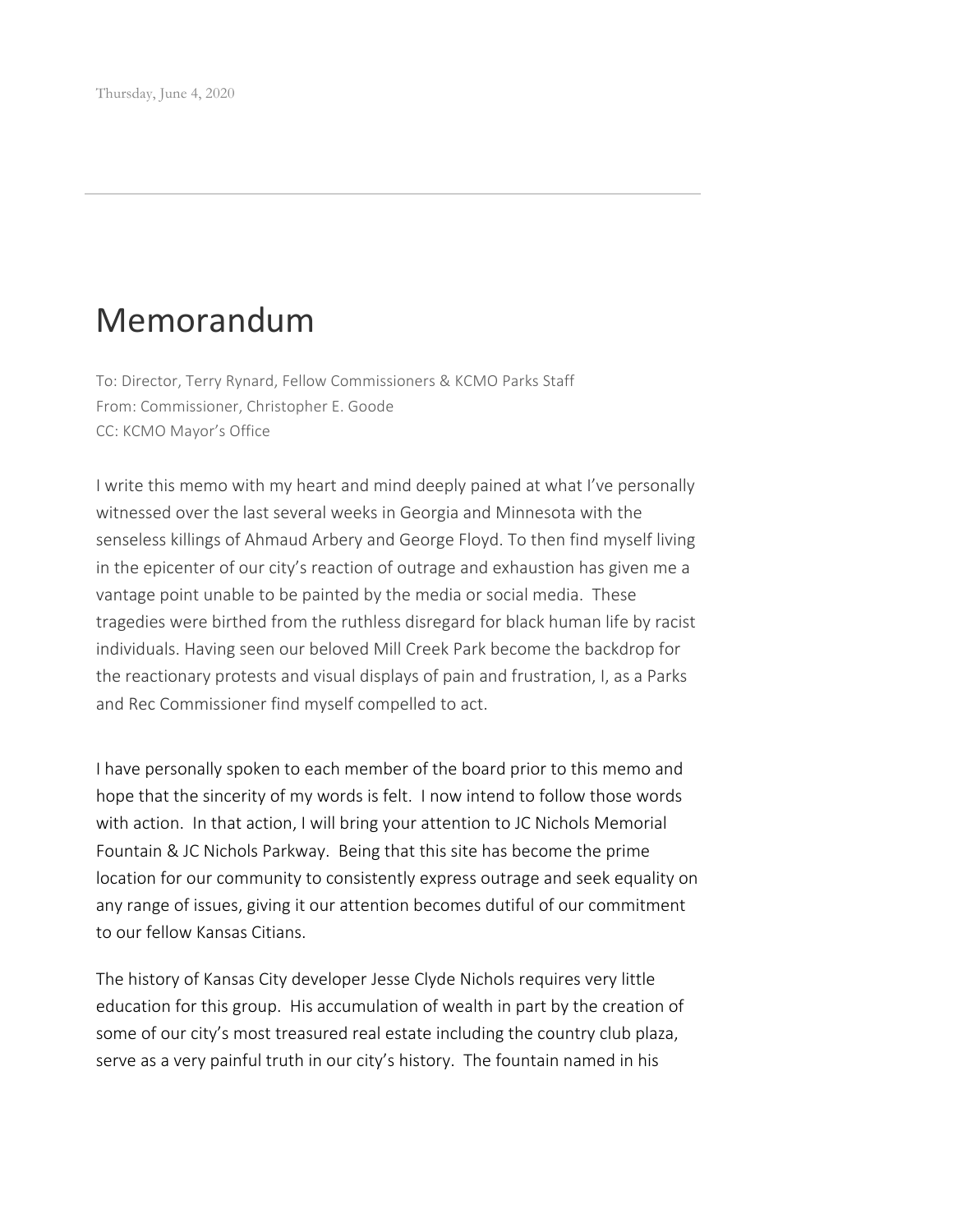honor, as well as the adjoining parkway allow racism to take center stage in our most photographed, valued and visited destination in Kansas City. It says to the diverse tax payers of our community, along with visitors from throughout the country in very obvious terms; racism is a norm we are not ready to truly eradicate. I have inserted an excerpt from a globally reaching 2018 issue of Vogue magazine that paints a clear picture from a visitor's perspective.

*"Institutionalized racism has cast a long shadow there; the prominent real estate developer Jesse Clyde "J. C." Nichols, recognized for devising entire Kansas City neighborhoods (and inspiring many more throughout the country), patently promoted racial segregation. (That his name adorns buildings and street signs citywide has become a hot-button issue.)"*

This excerpt represents one of many that have been published highlighting the acceptance of racial inequities created by JC Nichols. Yet, none of this national or local attention over the years on this topic has been enough to inspire real change. These practices that were generated right from the borders of our coveted city promote division and hate at its very core.

We have reached an impasse that is being realized around the entire globe. While I can truly see the difficulty, and pain this topic may uproot, and even the emotions evoked to read/write these words about our city; they are truth. The time has come for us to stop turning a blind eye towards racism of past and present. There is no immediate resolution to racism, that of which has been deeply embedded for over 400 years into the fabric of this country. We can however make a collective decision to simply do the right thing, now.

As appointed commissioners of the KCMO parks board we must take a very swift and decisive stand to rename the JC Nichols Memorial Fountain, along with JC Nichols Parkway. It is my desire to see the fountain renamed; "DREAM FOUNTAIN" should it be a consensus. In my very humble opinion, this allows the opportunity for Kansas Citians of all races and classes to see their dreams reflected on one of our city's true treasures.

Moreover, it is my request to begin the process of renaming JC Nichols Parkway to Dr. Martin Luther King Jr. Parkway. Dr. King stood for all people in the face of hatred and paid the ultimate sacrifice for our country. His purpose